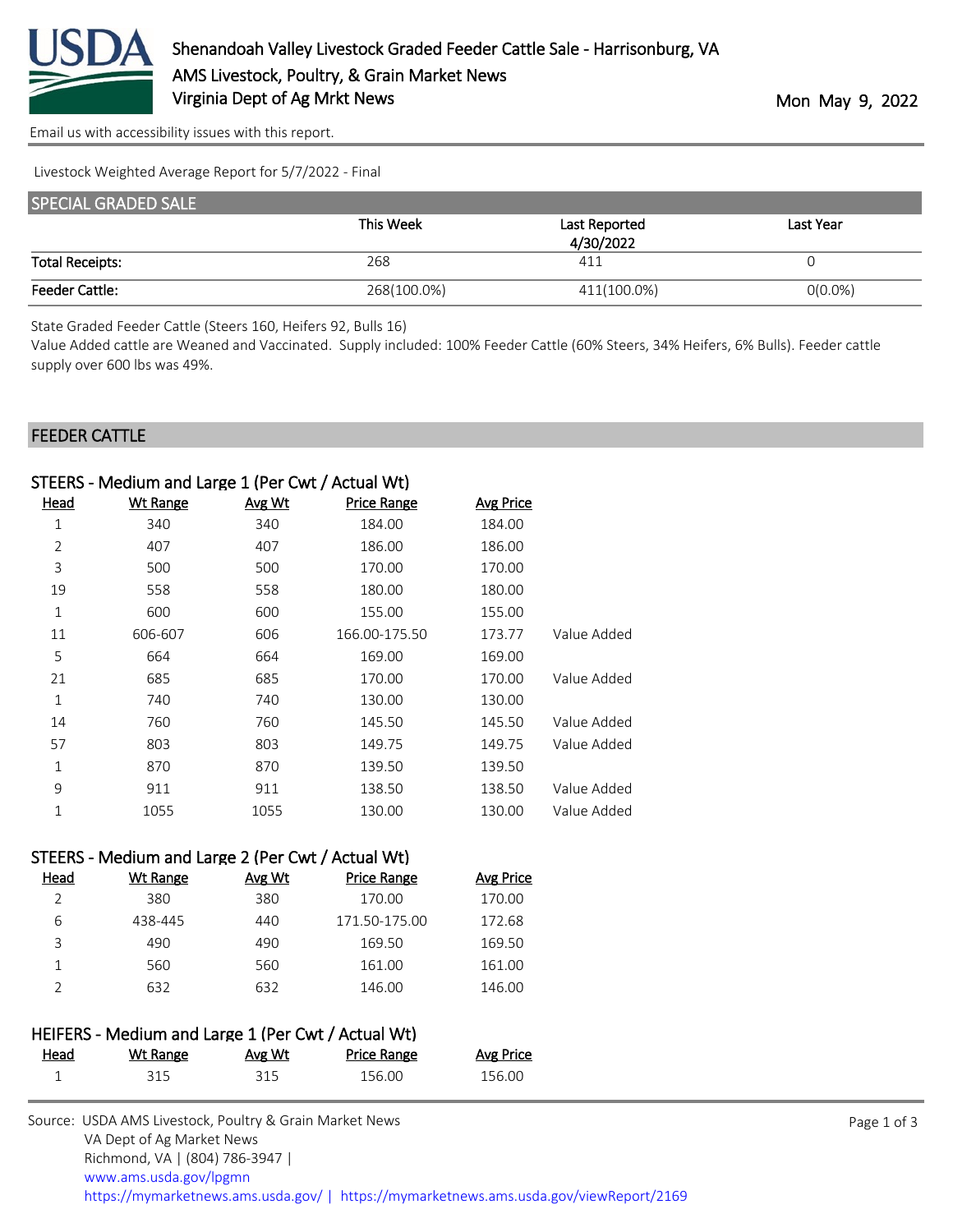

[Email us with accessibility issues with this report.](mailto:mars@ams.usda.gov?subject=508%20issue)

|    | 385     | 385 | 159.00        | 159.00 |             |
|----|---------|-----|---------------|--------|-------------|
| 20 | 493     | 493 | 145.00        | 145.00 |             |
| 20 | 571     | 571 | 142.00        | 142.00 |             |
| 8  | 570     | 570 | 160.25        | 160.25 | Value Added |
| 4  | 635-647 | 641 | 136.00-141.00 | 138.52 |             |
|    | 645     | 645 | 141.00        | 141.00 | Value Added |
|    |         |     |               |        |             |

|      |          |        | HEIFERS - Medium and Large 1-2 (Per Cwt / Actual Wt) |                  |
|------|----------|--------|------------------------------------------------------|------------------|
| Head | Wt Range | Avg Wt | <b>Price Range</b>                                   | <b>Avg Price</b> |
|      | 583.     | 583    | 137.00                                               | 137.00           |

| HEIFERS - Medium and Large 2 (Per Cwt / Actual Wt) |          |        |                    |                  |             |
|----------------------------------------------------|----------|--------|--------------------|------------------|-------------|
| Head                                               | Wt Range | Avg Wt | <b>Price Range</b> | <b>Avg Price</b> |             |
| 1                                                  | 320      | 320    | 140.00             | 140.00           |             |
| 5                                                  | 372      | 372    | 165.00             | 165.00           |             |
| 5                                                  | 416-420  | 418    | 158.00-163.50      | 161.29           |             |
| C                                                  | 480      | 480    | 151.50             | 151.50           |             |
| 3                                                  | 543      | 543    | 149.00             | 149.00           |             |
|                                                    | 594      | 594    | 159.50             | 159.50           | Value Added |
|                                                    | 605      | 605    | 137.00             | 137.00           |             |

## HEIFERS - Medium and Large 3 (Per Cwt / Actual Wt)

| <u>Head</u> | Wt Range | Avg Wt | <b>Price Range</b> | <b>Avg Price</b> |
|-------------|----------|--------|--------------------|------------------|
| - 5         | 413      | 413    | 162.00             | 162.00           |
|             | 453.     | 453    | 151.50             | 151.50           |

| Head | Wt Range | Avg Wt | <b>Price Range</b> | <b>Avg Price</b> |
|------|----------|--------|--------------------|------------------|
| ₹    | 432      | 432    | 176.00             | 176.00           |
| Δ    | 505-510  | 509    | 166.00-173.00      | 171.26           |
|      | 625      | 625    | 143.00             | 143.00           |
|      | 787      | 787    | 131.00             | 131.00           |

## BULLS - Medium and Large 2 (Per Cwt / Actual Wt)

| Head | Wt Range | Avg Wt | Price Range   | Avg Price |
|------|----------|--------|---------------|-----------|
|      | 435      | 435    | 167.00        | 167.00    |
|      | 492      | 492    | 168.00        | 168.00    |
|      | 582-595  | 586    | 139.00-158.00 | 151.57    |
|      |          |        |               |           |